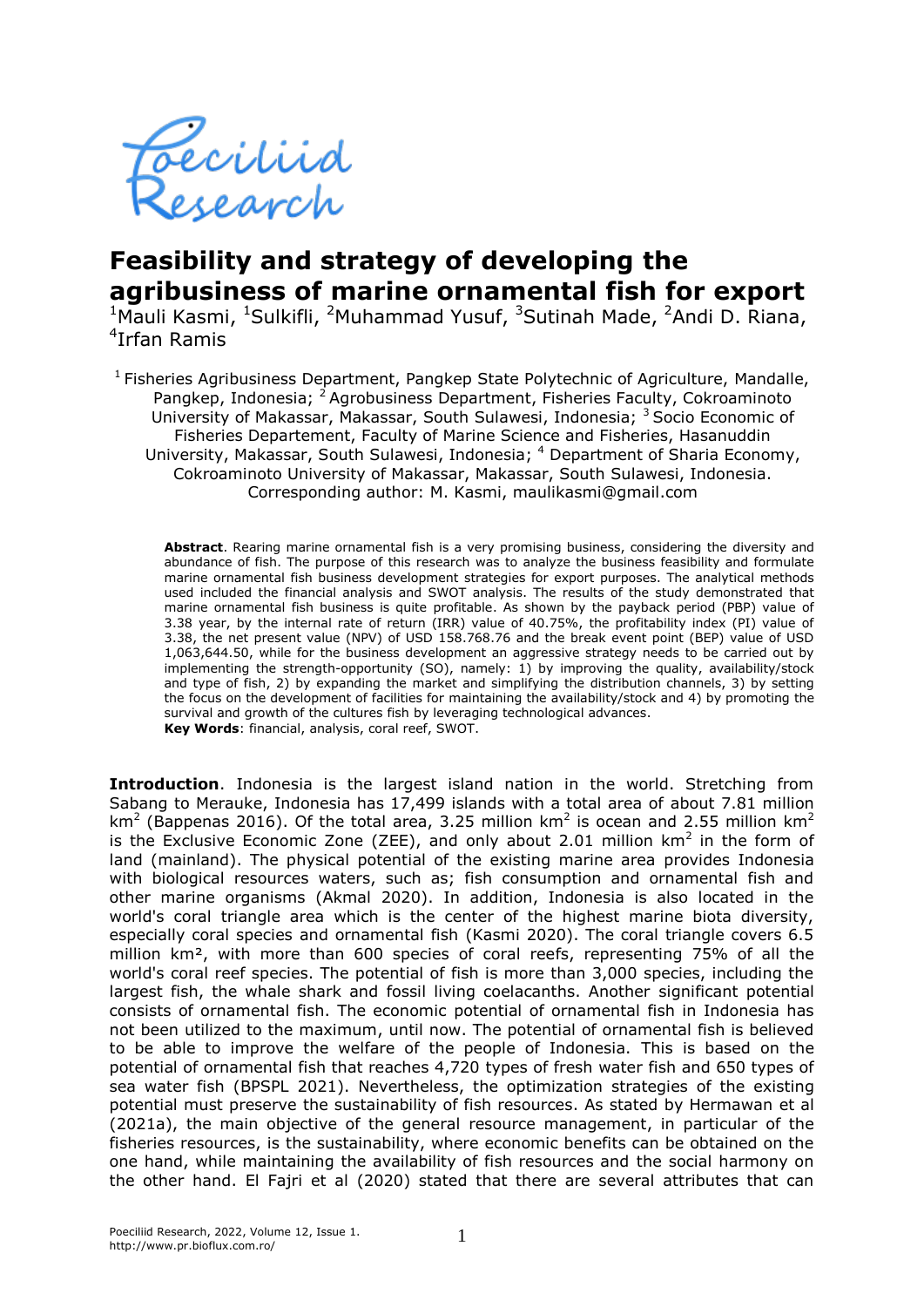improve the sustainability of fisheries resource management, including: a) carrying capacity, b) high economic dependence on swamp ecosystem, c) economic benefits of the swamp, d) local wisdom, e) community's perception towards environment, f) swamp area management, g) monitoring, h) regulation for resource use and i) institution for resource management. Further, according to El Fajri et al (2021), the poor condition of fish resources was caused by several factors, including pollution and the use of destructive fishing. Management strategies that can be implemented are i) prohibiting the use of destructive fishing gear, ii) increasing the capability of the fleet ( $>10$  GT), iii) building a Wastewater Treatment Plant (WWTP) for every industry and factory and iv) creating a fishery protected area (fish sanctuary). According to Daris et al (2021), various strategies are needed to maintain the sustainability of the coastal management.

Ornamental fish is one of the leading commodities of the Indonesian fisheries sector since long ago and became one of the mainstays of exports from Indonesia in recent years. Nevertheless, the economic potential of ornamental fish until nowstill did not reach the maximum. Among the thousands of types of ornamental fish in Indonesia, only a few types have been utilized and developed as export commodities, such as; botia, arowana, discus, betta, tiger fish, guppy, ornamental shrimp, angel fish, starfish and invertebrate species. Besides, export destination countries are generally still dominated by Japan, Singapore, the United States, China, The United Kingdom, South Korea, Malaysia, Germany, France and Taiwan. In 2018, Indonesia's ornamental fish export volume reached 257.862.207 tails, with an export value reaching USD 27,61 million (Bappenas 2016). The potential of these fisheries can be further developed as business opportunities able to improve the welfare of fishing communities, regional income and foreign exchange of the country (Kasmi et al 2020).

The business of marine ornamental fish is very promising, considering the diversity and abundance of fish, giving entrepreneurs the choice of ornamental species to be cultivated or exported. Besides, the price of marine ornamental fish is also varied, ranging from relatively cheap to relatively expensive prices. In addition, the sharpness of the pattern and color of marine ornamental fish is a special attraction for ornamental fish lovers. The waters of South Sulawesi, especially in Spermonde waters are known for their various species of marine ornamental fish. The injel is one of the species of marine ornamental fish that is widely caught and traded in South Sulawesi, especially in Makassar city, but also from Java and Bali. Moreover, this type of injel is also found in marine aquariums in hotels and in offices of government agencies. Moreover, the injel is also widely found in several ornamental fish markets in Makassar city.

Nevertheless, total production of marine ornamental fish, especially certain types of fish for each year continues to decrease, especially during the Covid-19 pandemic. Beside, various obstacles are also faced by sea water fish entrepreneurs, such as: aspects of capital, low production quality, institutional (organization), agribusiness management, technology, agribusiness network and market information. For that, it is very important to conduct this research in order to obtain the level of feasibility of marine ornamental fish business and to develop an agribusiness strategy, especially for export purposes.

## **Material and Method**

**Description of the study sites**. This research was conducted in two companies exporting marine ornamental fish, namely: CV. Rezky Bahari, located at Jalan Cakalang V No. 7 Makassar, South Sulawesi and CV. Cahaya Baru, located in Jakarta. The study was conducted from March to August 2021. Both companies were chosen considering that both are marine ornamental fish exporters that still exist to this day, even during the covid-19 pandemic.

**Types and sources of data**. This research is descriptive, using a qualitative approach. The data used in this study consists of: 1) primary data is obtained directly in the field by observation and interview of respondents, such as agribusiness units and ornamental fishing, and 2) secondary data is obtained from the office or association of Corals,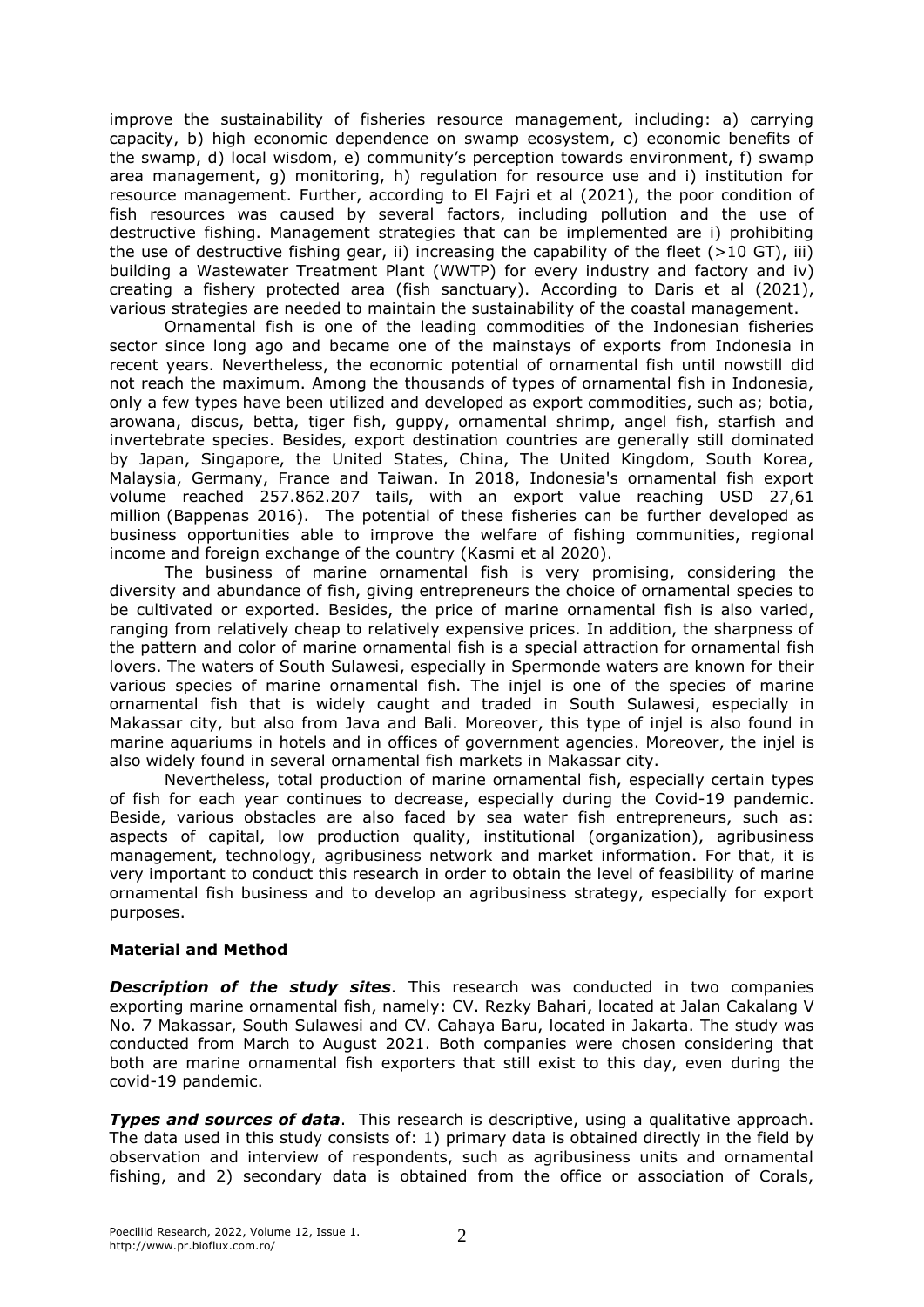Shellfish, and Ornamental Fish Indonesia (AKKII) and a Combination of Coral Entrepreneurs and Indonesian Ornamental Fish (GAPEKHI). According to Yusuf & Daris (2018), primary data is original and is obtained directly from the source. Secondary data is obtained either by individuals or institutions for a specific purpose.

The data collection techniques used in this study, include: 1) observation techniques, 2) interview technique, and 3) library study techniques, as in Table 1.

Types, sources and methods of data collection

Table 1

| No | Data                                                                                                                                                                                             | Data                                                                                                                    | Data collection                |
|----|--------------------------------------------------------------------------------------------------------------------------------------------------------------------------------------------------|-------------------------------------------------------------------------------------------------------------------------|--------------------------------|
|    | type                                                                                                                                                                                             | source                                                                                                                  | methods                        |
|    | Investment costs, fixed costs and<br>variable costs of marine ornamental fish<br>business<br>Income from marine ornamental fish<br>Bank interest (assuming investment<br>capital loan from bank) | Marine ornamental fish<br>exporter company (CV.<br>Rezky Bahari and CV.<br>Cahaya Baru)                                 | Observations<br>and interviews |
|    | Identification of internal strategic<br>factors (strengths and weaknesses) and<br>external strategic factors (opportunities<br>and opportunities)                                                | Company management (CV.<br>Rezky Bahari and CV.<br>Cahaya Baru<br>Documents and results of<br>previous research related | Library study<br>Interview     |

**Data analysis methods**. The data analysis methods used in this study are strongly related to the purpose of the research: the feasibility level of a marine ornamental fish business is analyzed with financial analysis methods, while the strategy for the development of business with marine ornamental fish for export is done with SWOT analysis.

*The financial analysis*. It focuses on an individual which is directly involved in a project (Gray 1997; Kasmi et al 2018). The financial analysis in this study was intended to analyze the level of business feasibility of marine ornamental fish for export, using the following methods: 1) the Payback Period (PBP), 2) the Net Present Value (NPV), 3) the Internal Rate of Return (IRR), 4) the Profitability Index (PI), and 5) the Break Even Point (BEP).

The payback period (period of return) is the period of time required for the return of the investment value, through the net revenues generated by the investment project. According to Vajpayee & Sarder (2019), the PBP represents the number of years required to return the value of an investment that has been spent in an undertaking project, while, according to Kagan (2019), the PBP can also be referred to as the period of return on the capital. The eligibility criteria for a viable and acceptable investment is a payback period shorter than the maximum payback period, according to the equation (Kagan 2019):

$$
\text{PP} = n + \frac{b - c}{d - c}
$$

Where:

n - last year in which the amount of cash flow>original investment (initial);

b - investment value (USD);

 $c$  - cumulative of cash flow in the year<sup>-n</sup>;

d - net cash in USD in the year<sup>-n</sup>.

The net present value, intended to assess investments that take into account the time value of money (capital). Therefore, discounted cash flow is used, on the basis of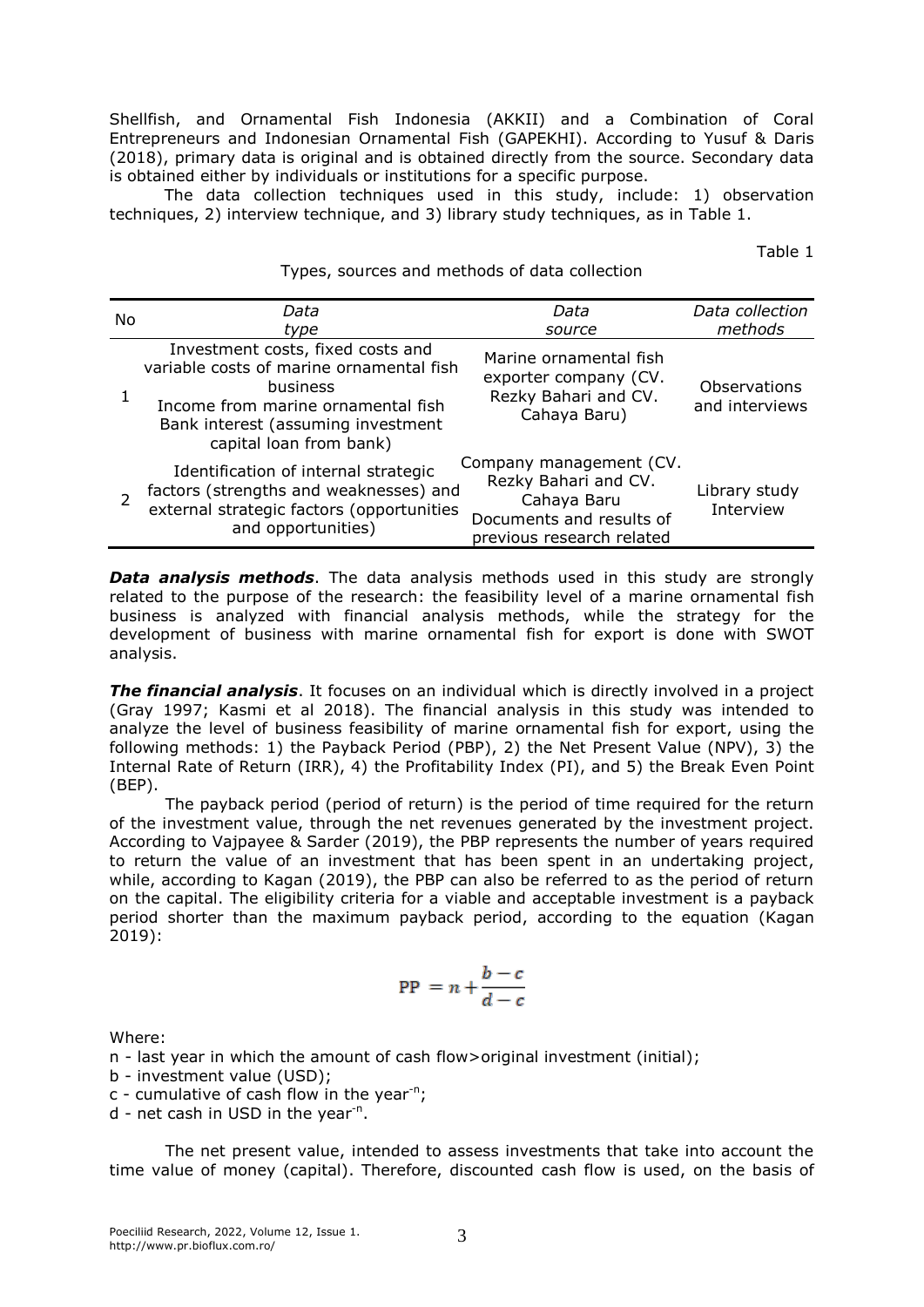the company's cost of capital/interest rate/required rate of return. The feasibility criterium is NPV>0, else the effort is not worth. NPV is calculated with the following formula (Kotler 2003):

$$
NPV = \sum_{t=0}^{n} \left( \frac{At}{(1+k)}t \right)
$$

Where:

*-*

At - cash inflows during the period t; k - discount factor; n - last period of expected cash flow.

The internal rate of return is intended to seek an interest rate that equalizes the present value of future expected cash flows (or cash receipts) with the initial investment expenses. The IRR can also be defined as an interest rate that produces an NPV equal to zero. The feasibility criterium is IRR>rate of return, therefore the business is, else the business is not feasible. The IRR is calculated with the following formula (Gallo 2016):

$$
IRR = i_1 + \frac{NPV_1}{NPV_1 - NPV_2}x (i_2 - i_1)
$$

Where:

IRR - internal rate of return;  $i_1$  - discount rate NPV positive; i<sub>2</sub> - discount rate NPV negative;  $NPV_1$  - net present value positive;  $NPV<sub>2</sub>$  - net present value negative.

The profitability index is a comparison between the present value of the cash flow and the initial investment. The feasibility criterium is: PI value  $>0$ , else the business is not profitable, therefore not feasible. The PI calculation is based on the formula of Kasmir & Jakfar (2007), as follows:

$$
PI = \frac{Present\ Value\ Cash\ Inflow}{Present\ Value\ of\ Investment}
$$

The break even point is the condition of return of capital/principal is a state where the receipt of company income (total revenue) equal to the costs incurred (total cost). A company will only benefit when its production or sales have exceeded or exceeded breakeven. The BEP or the principal turning point can be calculated using the following equation (Kasmir & Jakfar 2007):

 $\text{BEP} = \frac{\text{Fixed Cost}}{\text{Price} - \frac{\text{Variable Cost}}{\text{Production}}}$ 

*SWOT analysis*. It is the systematic identification of various factors supporting the formulation of the company's future policies. The analysis is based on the logic to maximize strength and opportunity, and simultaneously minimize weakness and threats. According to Rangkuti (2015), the SWOT analysis is the systematic identification of various factors to formulate a company strategy, based on the relationship or interaction between internal elements, namely strength and weakness factors, to external elements, such as opportunities and threat factors. Meanwhile, according to Pearce & Robinson (2014), the SWOT analysis is a systematic way of identifying the factors and strategies that describe the best match between them. This analysis is based on the assumption that an effective strategy will maximize the strengths and opportunities and will minimize the weaknesses and threats (David 2014). The SWOT analysis is carried out through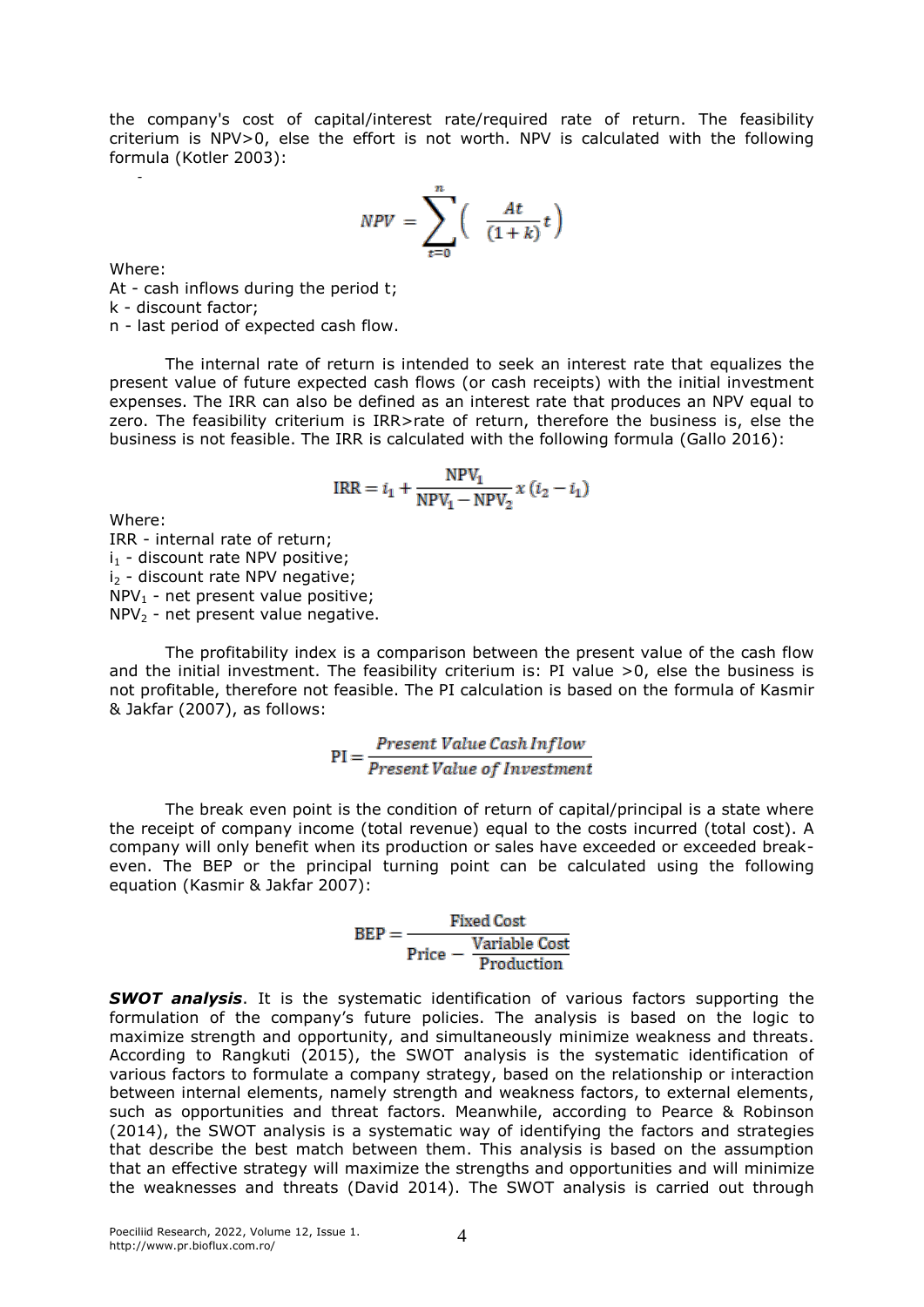three stages, namely: 1) calculate the score, weight and total number of multiplication scores by weights on each factor, 2) search for point values x and y with SWOT matrix analysis, and 3) determine the position of the business in the SWOT quadrant based on the point  $(x, y)$  (Juansah et al 2020).

#### **Results and Discussion**

*Business feasibility*. The business of marine ornamental fish requires initial capital/investment and relatively large operational costs. The investment is in the form of fixed assets as a long-term investment for the next few years. Investment decisions in a business are based on various considerations, such as open business prospects, available market share and the potential for business feasibility analysis. An analysis of the business feasibility estimates the value of the initial investment and the operational costs against the amount of profit obtained. Here are the results of the analysis of the feasibility of marine ornamental fish business.

Table 2

### Results of financial analysis of marine ornamental fish

| Financial indicators          | Value            | Criterion | Decision |
|-------------------------------|------------------|-----------|----------|
| Payback Period (PBP)          | USD 37,273.93    | > 0       | Feasible |
| Net Present Value (NPV)       | USD 158,768.76   | >0        | Feasible |
| Internal Rate of Return (IRR) | <b>USD 2.52</b>  | >1.0      | Feasible |
| Profitability Index (PI)      | <b>USD 3.38</b>  | >1.0      | Feasible |
| Break Even Point (BEP)        | USD 1,063,644.50 | >74.3759  | Feasible |

The value of the PBP in the first year was USD 37,273.93. The value is positive, which means that the marine ornamental fish business is worth trying. In contrast, the business has been positive or has experienced a surplus of cash flow, which means the business has provided profits in the first year. The investment is USD 69.682,53. It can be covered or returned in the first year of business. Thus, it can be concluded that the marine ornamental fish business is worth doing from the rate of return on business capital. This is in accordance with the statement Vajpayee & Sarder (2019), that a quick time to regain the initial capital of the business makes the business more attractive. The same conclusion can be inferred from the study of Hermawan et al (2021b) on the business feasibility of cakalang (*Katsuwonus pelamis*) in Buhung Pitoe Island indonesia, where the NPV value is 1.23, the net B/C value is 3.79, the IRR value is 38.81%, and the PBP value is projected within the first 3 years of business. Similarly, Choeronawati et al (2019) concluded that business feasibility in fishery resources is good, including the pond fishery business on the coast of Purworejo Regency. The research results of Gandhy (2018) show the feasibility of fish farming business in floating nets (KJA) in Cirata Reservoir.

The NPV around USD 166.529,85 indicates a viable business. Kotler (2003) stated that the positive or more than zero  $(>0)$  NPV is an indication that the business is feasible. NPV>0 shows that the revenues are greater than the investment value (gain), while NPV<0 indicates smaller revenues, compared to the expenditure (loss). The internal rate of return is one of the reference business feasibility indicators for calculating the efficiency of a business investment or project (Harding & Long 2018). The IRR is used to find the discount rates that can equate the present value of the cash flow with the present value of investment. Moreover, the IRR is a discount rate that can equalize the present value of the cash flow with the present value of the investment (Gallo 2016). By using discount rates of 40%, an IRR on the investment in a marine ornamental fish business as large as USD 69.925,53, with an economic life of 10 years of effort, produced a net cash flow of USD 72.206,19. Based on these results, the value is obtained for the Present Value of the cash flow is positive (greater than the value of the investment of USD 2.272,10). By using a discount rate of 42%, an IRR on the investment of marine ornamental fish business of USD 69.934,09, with an economic life of 10 years of effort, produced a net cash flow of USD 66.132,25. Based on these results, the cash flow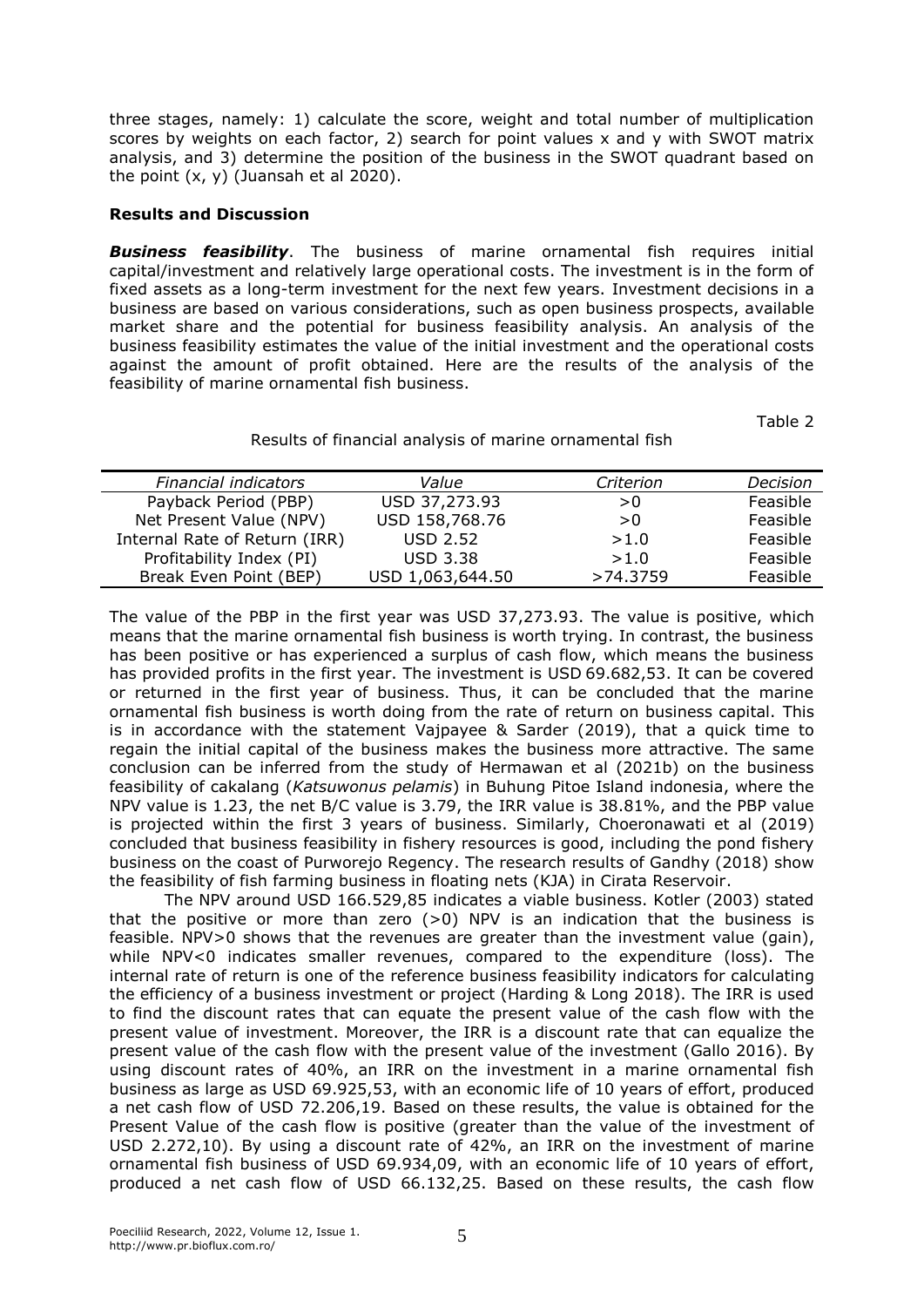negative value was USD 3.801,804. Based on these estimates, the value of IRR is 40.75%, and the value of required rate of return is 17.5%. Thus, it can be concluded that IRR>required rate of return (40.75>17.5%). It indicates that the marine ornamental fish business investment was USD 69.908,73. Yoesdiarti et al (2017) stated that the ornamental fish business in Ciomas Bogor provides benefits and feasible IRR around >1.0. The PI of marine ornamental fish business run by CV. Resky Bahari was 3.38. It indicates that the marine ornamental fish business was relatively well and can be developed. The PI is at USD 1.0 and producing USD 3.38. If the PI is no less than 1.0, then the profitability of the proposed ornamental fish business can be accepted. According to Kasmir & Jakfar (2016), the PI is the ratio of activity from the amount of net current value of receipts to the present value of investment expenditures during the life of the investment.

The Break-Even Point (BEP) of marine ornamental fish was USD 1.115.542,51 or 550.161 pcs. The value indicates the sales of CV. Resky Bahari has not earned a profit yet, but it did not suffer any losses. Thus, the company is required to make sales above that amount. According to Kasmir & Jakfar (2016), BEP is a turnback to compare the revenue or the number of units that must be sold to cover the costs of generating a sale. In other words, the break-even point is when a business does not experience losses and does not get a profit.

*Marine ornamental fish business development strategy*. SWOT analysis was used to identify several internal and external strategic factors from interviews and respondents' questionnaires. The questionnaires were used to calculate weights and rates to obtain a score of each of these factors (Baroto & Purbohadiningrat 2014). Interviews were done with the experts. It is in line with Yusuf et al (2021), that policy analysis tools, including SWOT analysis, are based on experts. Evaluation of internal factors of seawater ornamental fish business is presented in Table 3.

Table 3

| No.                      | Internal factors                                        |        |        |       |
|--------------------------|---------------------------------------------------------|--------|--------|-------|
|                          | Strength                                                | Weight | Rating | Score |
|                          | There is a Marine Ornamental Fish Association           |        | 4.0    | 0.62  |
| $\overline{\phantom{a}}$ | Communication between association members is<br>intense | 0.10   | 4.5    | 0.46  |
| 3                        | High innovation technology transfer                     |        | 3.5    | 0.18  |
| 4                        | High diversity of fish species                          |        | 5.0    | 0.51  |
| 5                        | Coral reef potential is high                            | 0.15   | 4.0    | 0.62  |
|                          | Weakness                                                |        |        |       |
|                          | Operating costs is high                                 | 0.10   | 2.5    | 0.26  |
| 2                        | Products are seasonal                                   | 0.10   | 2.0    | 0.21  |
| 3                        | Low quality                                             |        | 2.0    | 0.10  |
| 4                        | Low skill                                               |        | 2.0    | 0.21  |
| 5                        | Fishing gear is not environmentally friendly            | 0.08   | 2.5    | 0.19  |
|                          | <b>IFE Total</b>                                        |        |        | 3.36  |

## Matrix of internal factor evaluation (IFE) of marine ornamental fish

The matrix of internal factor evaluation (IFE) of marine ornamental fish business obtained 3.36. The cumulative value of the strength factor was 2.39, and the weakness factor was 0.97. The cumulative value of internal factors was 3.36 and categorized in a strong category. According to Wheelen et al (2018), if the IFE score is more than 2.5 then it is categorized as strong, and if the score is less than 2.5 then it is categorized as weak. Thus, it can be concluded that the internal factors are related to the relatively strong strategy of developing marine ornamental fish. The evaluation of external factors of seawater ornamental fish business is presented in Table 4.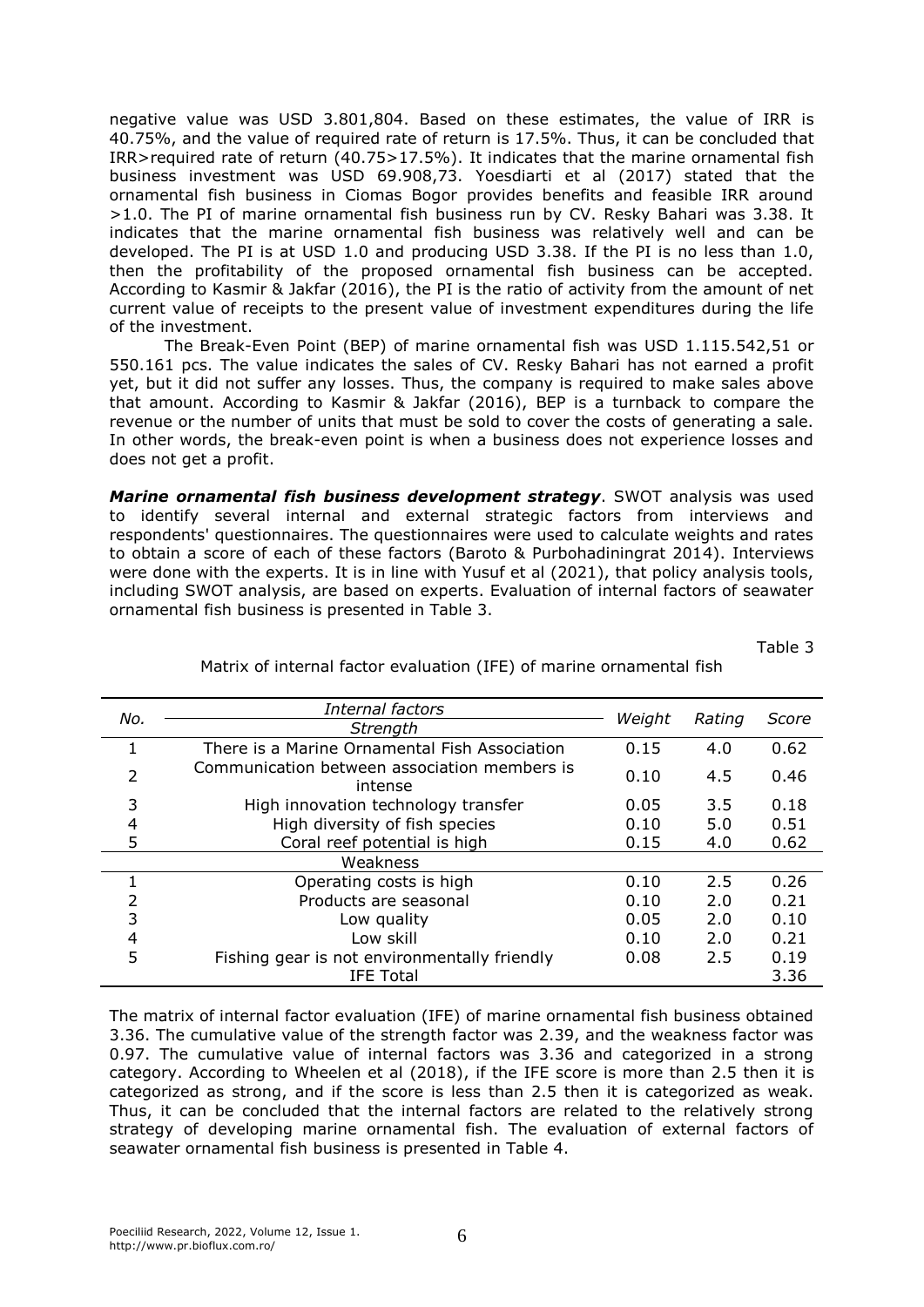Table 4

| No.           | External factors                                                                     |        |        | Score |
|---------------|--------------------------------------------------------------------------------------|--------|--------|-------|
|               | Opportunity                                                                          | Weight | Rating |       |
| T.            | Market demand is high                                                                | 0.14   | 4.5    | 0.56  |
| $\mathcal{P}$ | Public attention to environmental damage is increasing                               | 0.09   | 4.0    | 0.42  |
| 3             | Technological advantages of marine ornamental fish                                   | 0.09   | 3.5    | 0.33  |
| 4             | Potential coral sea waters                                                           | 0.14   | 5.0    | 0.70  |
| 5             | There are NGOs or institutions in the field of fisheries<br>(marine ornamental fish) | 0.05   | 4.0    | 0.19  |
|               | Threats                                                                              |        |        |       |
|               | Free trade of AFTA and WTO                                                           | 0.14   | 2.0    | 0.28  |
| 2             | Certification (International quality standards)                                      | 0.09   | 1.0    | 0.09  |
| 3             | Destructive fishing                                                                  | 0.09   | 1.5    | 0.14  |
| 4             | Biotech technology                                                                   | 0.09   | 1.5    | 0.14  |
| 5             | Eco-labeling                                                                         | 0.07   | 1.0    | 0.07  |
|               | <b>Total IFE</b>                                                                     |        |        | 2.92  |

Matrix of external factors evaluation (EFE) of marine ornamental fish

The results of the EFE matrix analysis of marine ornamental fish business was USD 2.92. The cumulative value of the opportunity factor was 2.20, and the threat factor was 0.72. The cumulative value of external factors was 2.92, classified as a strong category. According to Wheelen et al (2018), if the EFE is more than 2.5, then the factor is categorized as a strong category. If the factor is less than 2.5, it is categorized as weak. Thus, it can be concluded that the condition of external factors related to the strategy of developing marine ornamental fish is relatively strong.

AFTA and WTO free trade is a major threat because of the competition of marine ornamental fish products for export with other countries with scores (0.28). According to Amang & Sawit (1997), free trade will provide space or extensive access to all countries, including marine ornamental fish businesses. Free trade aims to expand the market to other countries. Further, Hadi (2003) stated that free trade will affect prices and business competition. Besides, according to Anugerah (2003) and to Sawit (2003), the central government and local governments need to prepare themselves, such as various policies related to free trade.

*Space matrix analysis*. The space matrix is an overview of the most appropriate strategic conditions to be carried out based on the results of the evaluation of internal factors and external factors. According to David (2014), the quadrant of space diagram includes four quadrants, namely: quadrant-I (aggressive strategy), quadrant-II (competitive strategy), quadrant-III (defensive strategy), and quadrant IV (conservative strategy). Further, according to Rangkuti (2015), space matrix analysis is used to sharpen the strategy of IE matrix analysis results. Space matrix analysis is also intended to look at the current goal development position. According to Kamiske (2015), the parameters used in the space matrix are the difference in the score of internal strategy factors (strength minus weakness) and the difference in external factor scores (chance minus threat). The estimated space matrix values are detailed in Table 5.

Table 5

| Factors              | Value         | Difference |
|----------------------|---------------|------------|
| Strengths-Weaknesses | $2.39 - 0.97$ | 1.42       |
| Opportunity-Threat   | 2.20-0.72     | 1.48       |

Estimated value of space matrix

Based on the difference value in the table above, the plotting was then carried out in a space diagram to obtain the position of the development strategy. The difference value of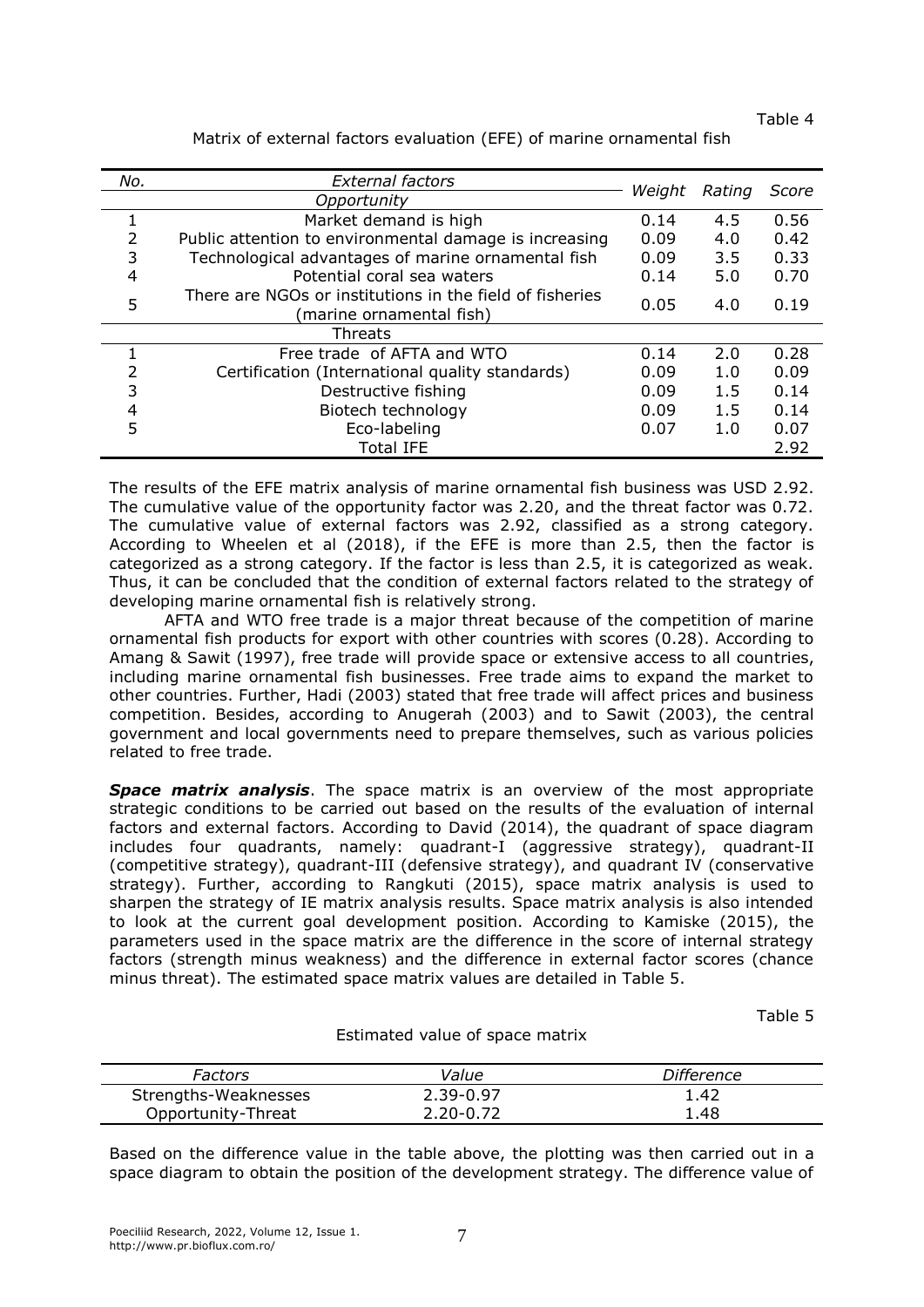internal factors is 1.42 to the X-axis, and of external factors is 1.48 to the Y-axis (Figure 1).



Figure 1. SWOT quadrant.

The results of estimates of the internal factors (weaknesses) and of the external factors (risk-threats) indicate that the strategy to be taken is aggressive in quadrant-I. The aggressive strategy is growth-oriented. It is in line with the current conditions where it grows and is stable.

Yuwani et al (2016) stated that the development of the freshwater fish farming business in Sleman Regency is in quadrant-I (aggressive strategy). According to Marimin (2004), the strategy that must be carried out by companies that are in quadrant-I is an aggressive strategy by optimizing their strengths.

*SWOT analysis*. Based on the formulation of the strategy of marine ornamental fish development, the description of the strategic alternatives of the SWOT matrix, the agribusiness development strategy of the marine ornamental fish industry is outlined as follows in Table 7.

The SWOT matrix analysis determines the performance of the marine ornamental fish industry to recognize strengths, weaknesses, opportunities, and threats. The development strategy of several internal and external factors can be interpreted in several methods, namely Strengths-Opportunities (SO), Strengths-Threats (ST), Weaknesses-Opportunities (WO), and Weaknesses-Threats (WT).

The Internal Factor Analysis Strategic (IFAS) and External Factor Analysis Strategic (EFAS) matrix analysis results show that the Internal-External (IE) comes from the total of IFE and EFE. The IFE matrix is 3.36 and EFE 2.92. It indicates the company's position in quadrant-I, which has opportunities and strengths against its weaknesses and threats. Based on this and on the results factors in the SWOT matrix, it is shown that the SO strategy is the primary strategy for the development of marine ornamental fish business, including: 1) the quality improvement, availability/stock and fish species, 2) Expanding the market and simplifying distribution, 3) Focusing facility development for the sustainability of availability/stock, and 4) Increasing promotion by using technological advances.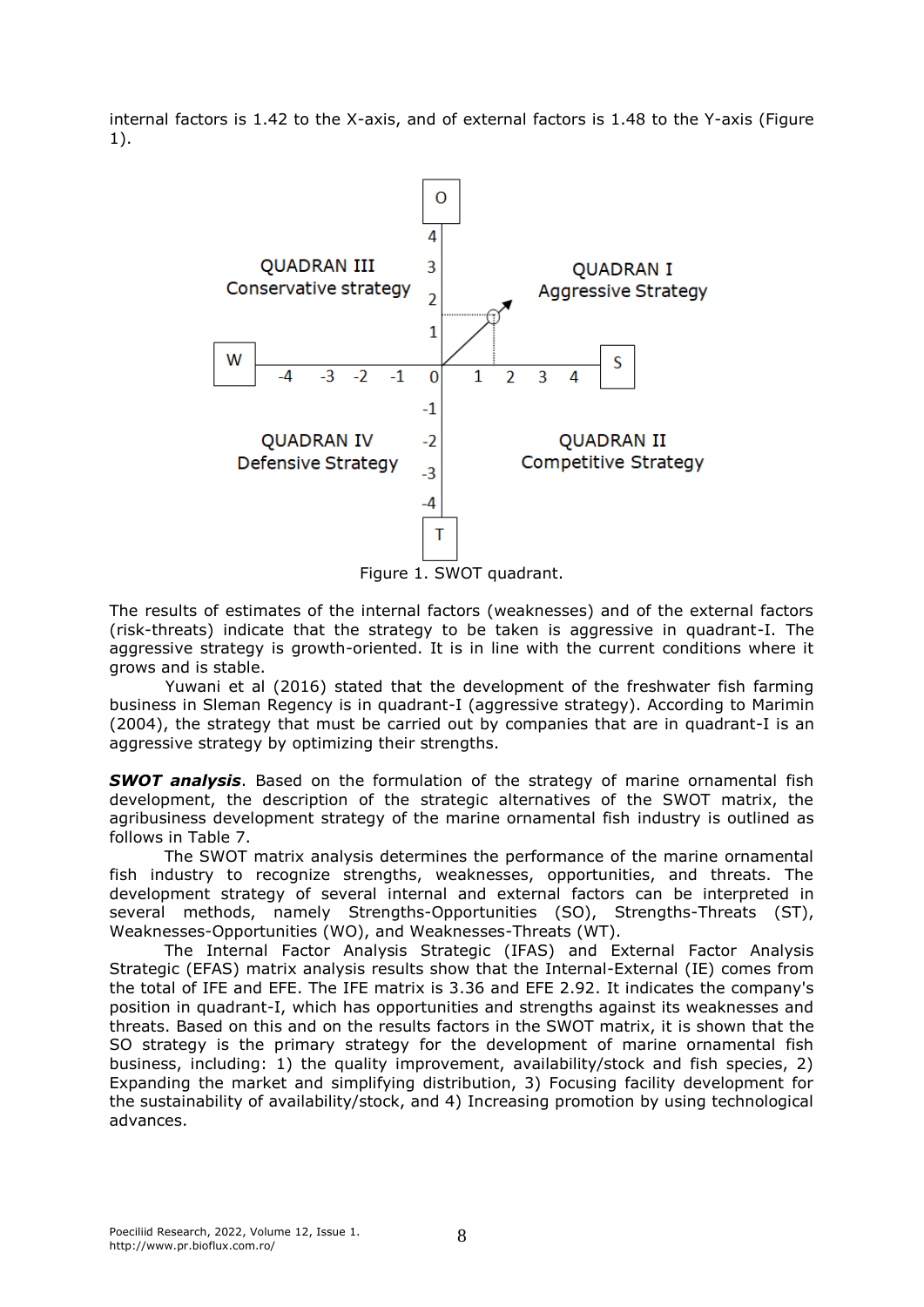Table 7

SWOT matrix

|                               | Strengths (S)                         | Weaknesses (W)               |  |  |  |
|-------------------------------|---------------------------------------|------------------------------|--|--|--|
|                               | Internal factors 1. There is a Marine | 1. Operating costs is high   |  |  |  |
|                               | <b>Ornamental Fish</b>                | 2. Products are seasonal     |  |  |  |
|                               | Association                           | 3. Low quality               |  |  |  |
|                               | 2. Communication between              | 4. Low skill                 |  |  |  |
|                               | association members is                | 5. Fishing gear is not       |  |  |  |
|                               | intense                               | environmentally friendly     |  |  |  |
|                               | 3. High innovation                    |                              |  |  |  |
|                               | technology transfer                   |                              |  |  |  |
|                               | 4. High diversity of fish             |                              |  |  |  |
| <b>External factors</b>       | species                               |                              |  |  |  |
|                               | 5. Coral reef potential is high       |                              |  |  |  |
| Opportunities (O)             | Strategy-SO                           | Strategy-WO                  |  |  |  |
| Market demand is high<br>1.   | 1. Improve the quality,               | 1. Stabilizing the           |  |  |  |
| Public attention to<br>2.     | availability/stock and fish           | company's finances           |  |  |  |
| environmental damage is       | species                               | 2. Strengthening the quality |  |  |  |
| increasing                    | 2. Expanding the market               | of human resources and       |  |  |  |
| 3. Technological advantages   | and simplifying                       | personnel management         |  |  |  |
| of marine ornamental fish     | distribution                          | 3. Maintaining the quality   |  |  |  |
| 4. Potential coral sea waters | 3. Focusing on facility               | and quantity of products     |  |  |  |
| There are NGOs or<br>5.       | development for the                   | 4. Evaluate and meet the     |  |  |  |
| institutions in the field of  | sustainability of                     | company's marketing          |  |  |  |
| fisheries (marine             | availability/stock                    | system                       |  |  |  |
| ornamental fish)              | 4. Increase promotion by              |                              |  |  |  |
|                               | using technological                   |                              |  |  |  |
|                               | advances                              |                              |  |  |  |
| Threats (T)                   | Strategy-ST                           | Strategy-WT                  |  |  |  |
| 1. Free trade of AFTA and     | 1. Adapting to government             | 1. Conduct research and      |  |  |  |
| <b>WTO</b>                    | policy                                | planning of company          |  |  |  |
| Certification<br>2.           | 2. Control of raw materials           | management in an             |  |  |  |
| (International quality        | with modern system                    | integrated manner            |  |  |  |
| standards)                    | facilities                            | 2. Improving the             |  |  |  |
| Destructive fishing<br>3.     | 3. Stabilizing product sales          | company's system             |  |  |  |
| Biotech technology<br>4.      | with digital technology               |                              |  |  |  |
| 5.<br>Eco-labelling           |                                       |                              |  |  |  |

**Conclusions**. The study results show that marine ornamental fish's effort is profitable and feasible. It can be seen that the PBP was 3.38 years, IRR was 40.75%, PI was 3.38, NPV was USD 166.512,49, and BEP was USD 1.115.522,28. For business development, an aggressive strategy needs to be done by implementing the SO strategy, such as optimizing the power by utilizing opportunities. Some strategies need to be implemented, such as: 1) improving the quality, availability of stock, and fish species; 2) expanding the market and simplifying distribution, 3) focusing facility development for the sustainability of the stock availability, and 4) increasing promotion by using technological advances.

**Conflict of interest**. The authors declare no conflict of interest.

## **References**

Akmal A., 2020 [Application of Technology Regional Superior Product Development Program (PPPUD); sustainable coral ornamental fish production in Barrang Lompo Island, Makassar, South Sulawesi]. Journal of Pengabdian Kepada Masyarakat 4(4):708–714. [In Indonesian].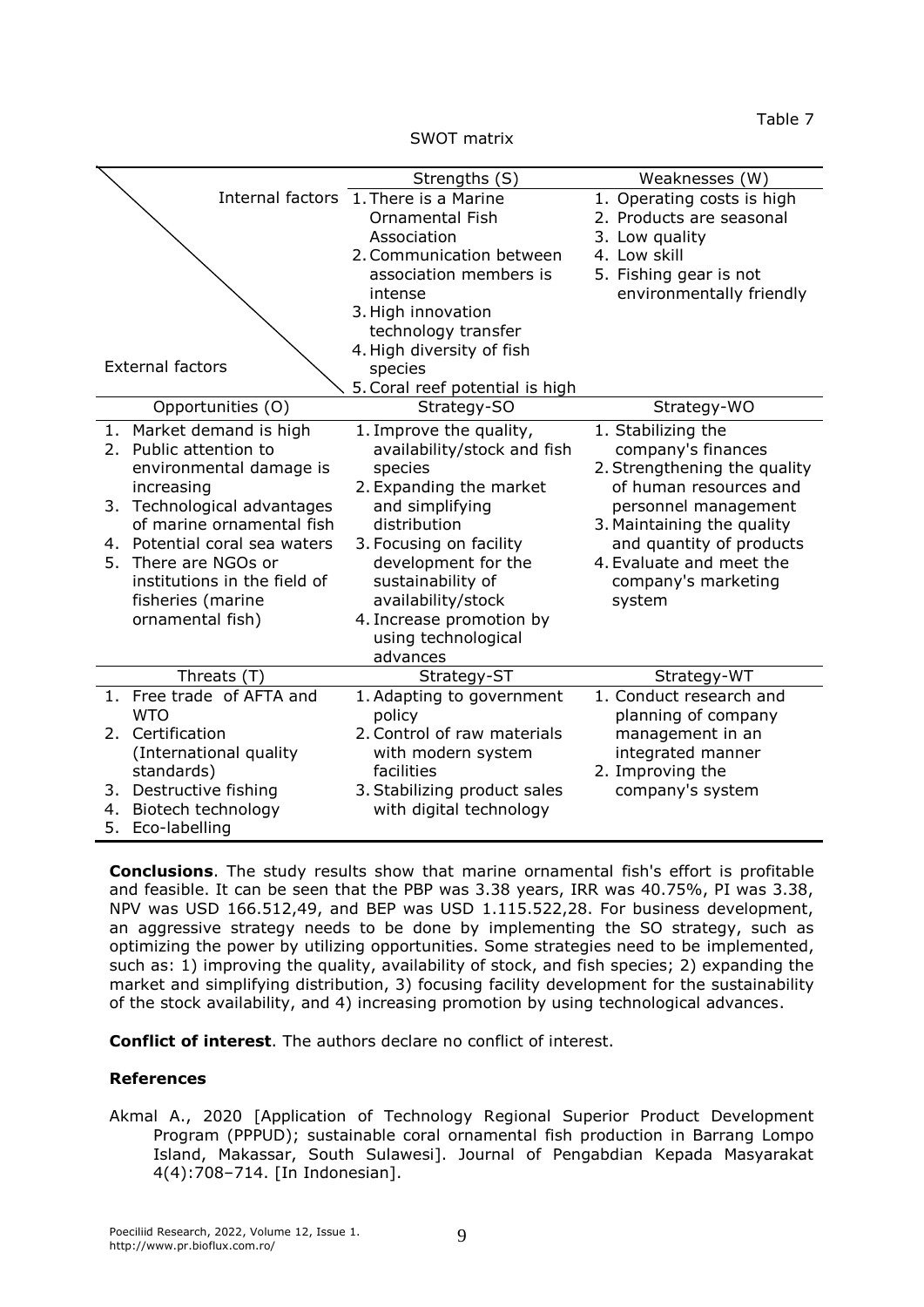Amang B., Sawit M. H., 1997 [Global trade and its implications on national food security]. Agro-Ekonomika No. 2 Tahun 27:1-14. [In Indonesian].

Anugerah I. S., 2003 [ASEAN Free Trade Area (AFTA), regional autonomy and competitiveness of Indonesia's agricultural commodity trade]. Forum Agro Ekonomi 21(1):12-19. [In Indonesian].

- Bappenas, 2016 [Review of fishery product industrialization strategy to build regional economy]. Bappenas Bulletin, 132 p. [In Indonesian].
- Baroto T., Purbohadiningrat C., 2014 [Analysis of business development strategies analysis of business development strategies of PPOB Kipo using SWOT and QSPM analysis]. Journal of Teknik Industri 15(1):88-97. [In Indonesian].
- Choeronawati A. I., Prayitno S. B., Haeruddin, 2019 [Pond cultivation feasibility study in coastal land Purworejo regency]. Journal of Ilmu dan Teknologi Kelautan Tropis 11(1):191–204. [In Indonesian].
- Daris L., Yusuf M., Riana A. D., Massiseng A. N. A., Jaya, Sabiq M., 2021 Coastal area management strategy priority of mangrove ecotourism in Makassar city and its impact on aquatic organisms. AACL Bioflux 14(4):2343-2353.
- David F. R., 2014 [Strategic management]. Edisi Bahasa Indonesia, PT Indeks Kelompok Gramedia, Jakarta, 214 p. [In Indonesian].
- El Fajri N., Sukendi, Syafriadiman, Windarti, Yusuf M., 2020 Sustainability assessment of swamp ecosystem management in Sawah village, Kampar Regency, Riau. AACL Bioflux 13(5):2588-2598.
- El Fajri N., Prianto E., Adriman, Sibagariang R. D., Batubara U. M., Yusuf M., Riana A. D., 2021 Capture fishery management status through the ecosystem approach on fish resources domain in Sungai Apit sub-district, Siak district. AACL Bioflux 14(3):1308-1316.
- Gandhy A., 2018 [Feasibility of developing fish farming business in floating nets in Cirata Reservoir]. Journal of Agregat 2(1):79-90. [In Indonesian].

Gallo A., 2016 A refresher on internal rate of return. Harvard Buisness Review, pp. 56-67.

- Gray, 1997 [Project management]. LPFE Universitas Indonesia, Jakarta, 125 p. [In Indonesian].
- Hadi P. U., 2003 [Marketing policy to improve competitiveness of agricultural commodities facing trade liberalization]. Puslitbang Sosial Ekonomi Pertanian 1(2):15-22. [In Indonesian].

Harding S., Long T., 2018 Internal rate of return (IRR). MBA Management Models, 112 p.

Hermawan D., Andriawan S., Yusuf M., Riana A. D., Alpiani, Sabiq M., 2021 Model of skipjack (*Katsuwonus pelamis*) production based on social and economic aspects in the Buhung Pitue Island, Indonesia. AACL Bioflux 14(4):2436-2446.

Hermawan D., Andriawan S., Yusuf M., Riana A. D., Masriah A., Suryahman A., Sabiq M., 2021 Sustainability and feasibility analysis of the skipjack (*Katsuwonus pelamis*) fishery in Buhung Pitoe Island, Indonesia. AACL Bioflux 14(3):1513-1523.

Juansah E., Rahmah D., Ardiansah I., 2020 [Identify business processes and business development strategies in SME Guinea using SWOT Analysis]. Journal of Ekonomi Pertanian dan Agribisnis 4(2):250–257. [In Indonesian].

Kasmi M., 2020 [Exotic ornamental fish resources of Injel Napoleon (*Pomacanthus xanthometopon*)]. Pena Persada, 147 p. [In Indonesian].

Kasmi M., Ridwan M., Ilyas S., 2020 [Analysis of the agribusiness of ornamental corals in Cv. Rezky Bahari Makassar, South Sulawesi, Indonesia]. Jurnal IPTEKS PSP 7(14):99–115. [In Indonesian].

Kagan J., 2019 Payback period definition. Investopedia, 122 p.

Kasmir, Jakfar, 2007 [Business feasibility study]. Kencana Prenada Media Group, Jakarta, 110 p. [In Indonesian].

Kamiske G. F., 2015 SWOT-Analyze. Handbuch QM-Methoden, 156 p.

- Kotler P., 2003 Marketing management. Prentice Hall, New Jersey, 212 p.
- Kurniawan M., Haryati N., 2017 [Analysis of business development strategy of soursop fruit juice drink]. PhD thesis. Malang: Universitas Brawijaya, 130 p. [In Indonesian].
- Marimin, 2004 [Compound criteria decision making techniques and applications]. Grasindo, Jakarta, 165 p. [In Indonesian].